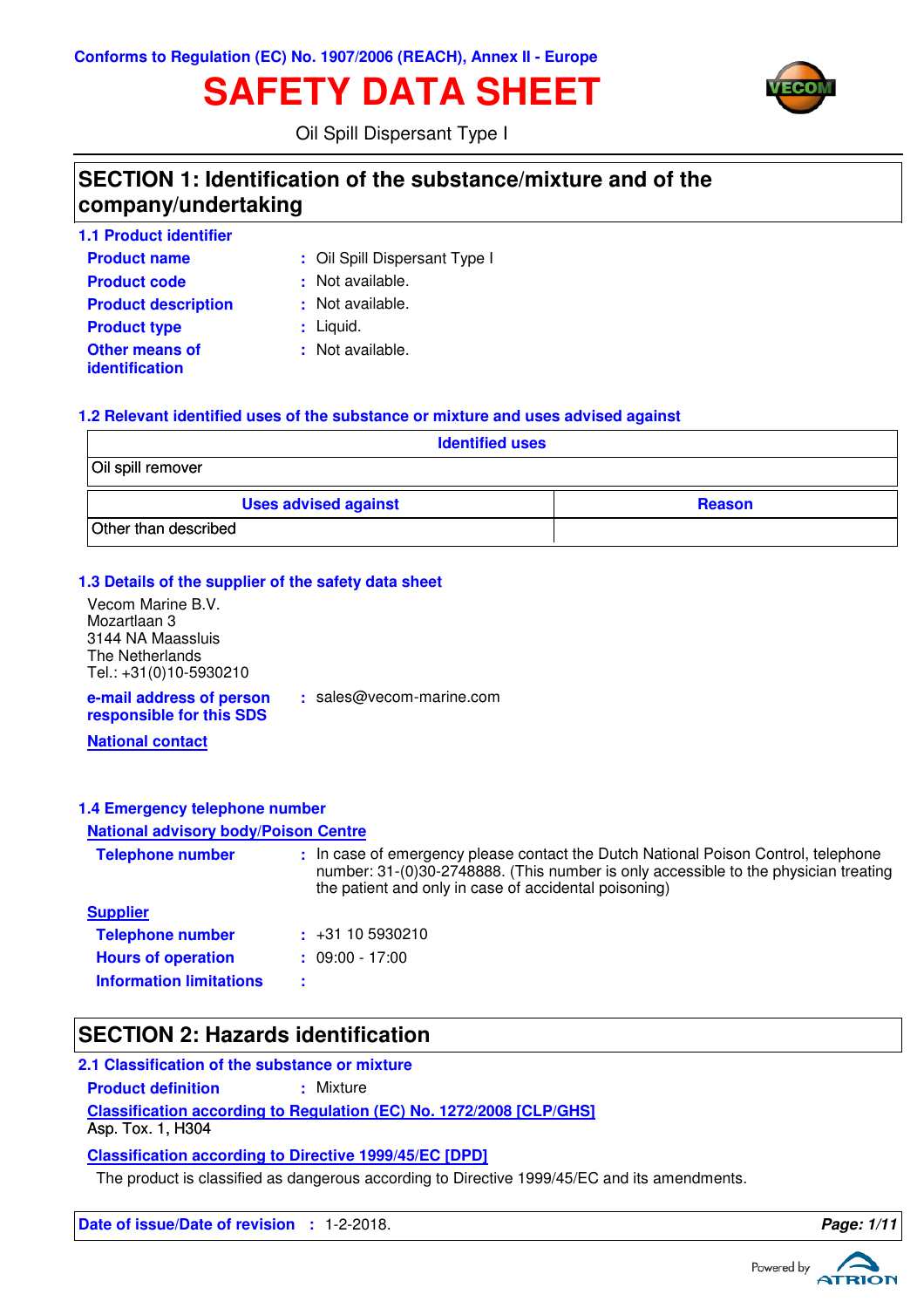## **SECTION 2: Hazards identification**

## **Classification :** Xn; R65

**Human health hazards :** Harmful: may cause lung damage if swallowed.

See Section 11 for more detailed information on health effects and symptoms. See Section 16 for the full text of the R phrases or H statements declared above.

| <b>2.2 Label elements</b>                                            |                                                                                                                      |
|----------------------------------------------------------------------|----------------------------------------------------------------------------------------------------------------------|
| <b>Hazard pictograms</b>                                             |                                                                                                                      |
| <b>Signal word</b>                                                   | : Danger                                                                                                             |
| <b>Hazard statements</b>                                             | : May be fatal if swallowed and enters airways.                                                                      |
| <b>Precautionary statements</b>                                      |                                                                                                                      |
| <b>Prevention</b>                                                    | : Not applicable.                                                                                                    |
| <b>Response</b>                                                      | : IF SWALLOWED: Immediately call a POISON CENTER or physician. Do NOT<br>induce vomiting.                            |
| <b>Storage</b>                                                       | : Store locked up.                                                                                                   |
| <b>Disposal</b>                                                      | Dispose of contents and container in accordance with all local, regional, national and<br>international regulations. |
| <b>Hazardous ingredients</b>                                         | : Hydrocarbons C10-13 N-Alkanes, Isoalkanes, Cyclic <2% Aromatics                                                    |
| <b>Supplemental label</b><br>elements                                | : Repeated exposure may cause skin dryness or cracking.                                                              |
| <b>Special packaging requirements</b>                                |                                                                                                                      |
| <b>Containers to be fitted</b><br>with child-resistant<br>fastenings | : Not applicable.                                                                                                    |
| <b>Tactile warning of danger</b>                                     | : Not applicable.                                                                                                    |
| <b>2.3 Other hazards</b>                                             |                                                                                                                      |

### **Other hazards which do : not result in classification** : Not available.

## **SECTION 3: Composition/information on ingredients**

| <b>Substance/mixture</b>                                                  | : Mixture                                      |               |                                                                             |                                                                                 |             |
|---------------------------------------------------------------------------|------------------------------------------------|---------------|-----------------------------------------------------------------------------|---------------------------------------------------------------------------------|-------------|
|                                                                           |                                                |               |                                                                             | <b>Classification</b>                                                           |             |
| <b>Product/ingredient</b><br>name                                         | <b>Identifiers</b>                             | $\frac{9}{6}$ | 67/548/EEC                                                                  | <b>Regulation (EC) No.</b><br>1272/2008 [CLP]                                   | <b>Type</b> |
| Hydrocarbons C10-13<br>N-<br>Alkanes, Isoalkanes, Cyclic<br><2% Aromatics | IREACH #: 01-<br>2119457273-39<br>IEC918-481-9 | $>= 90$       | Xn; R65<br><b>R66</b>                                                       | Asp. Tox. 1, H304                                                               | $[1]$       |
| Oleic acid, ethoxylated                                                   | EC: 500-015-7<br>CAS: 9004-96-0                | $5 - 10$      | Not classified.                                                             | Eye Irrit. 2, H319                                                              | $[1]$       |
|                                                                           |                                                |               | See Section 16 for<br>the full text of the R-<br>phrases declared<br>above. | See Section 16 for the<br>l full text of the H<br>statements declared<br>above. |             |

There are no additional ingredients present which, within the current knowledge of the supplier and in the concentrations applicable, are classified as hazardous to health or the environment, are PBTs or vPvBs or have been assigned a workplace exposure limit and hence require reporting in this section.

**Date of issue/Date of revision :** 1-2-2018. **Page: 2/11**



Powered by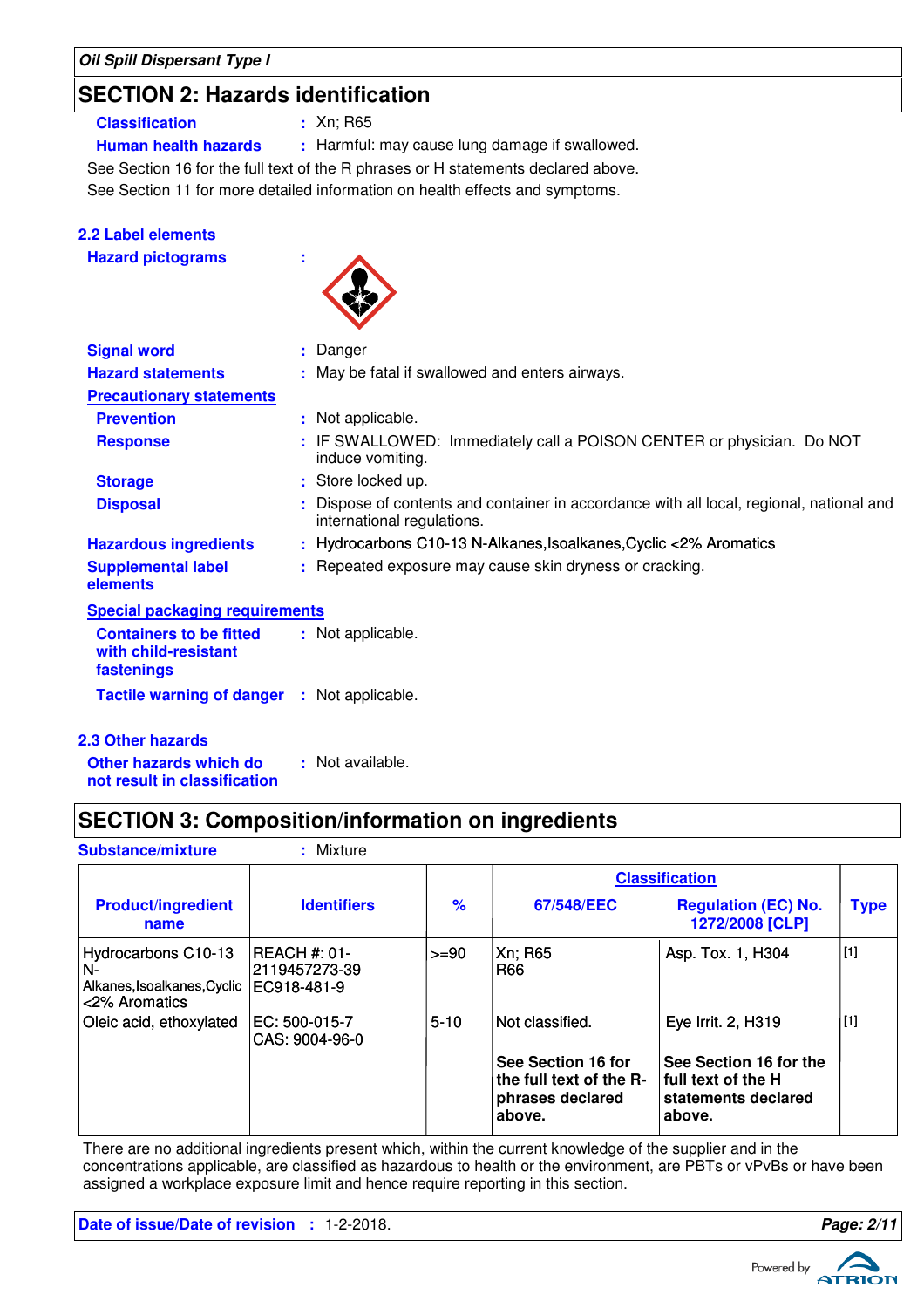## **SECTION 3: Composition/information on ingredients**

**Type** 

- [1] Substance classified with a health or environmental hazard
- [2] Substance with a workplace exposure limit
- [3] Substance meets the criteria for PBT according to Regulation (EC) No. 1907/2006, Annex XIII
- [4] Substance meets the criteria for vPvB according to Regulation (EC) No. 1907/2006, Annex XIII

Occupational exposure limits, if available, are listed in Section 8.

## **SECTION 4: First aid measures**

| <b>4.1 Description of first aid measures</b> |                                                                                                                                                                                                             |
|----------------------------------------------|-------------------------------------------------------------------------------------------------------------------------------------------------------------------------------------------------------------|
| <b>General</b>                               | : In all cases of doubt, or when symptoms persist, seek medical attention. Never give<br>anything by mouth to an unconscious person. If unconscious, place in recovery<br>position and seek medical advice. |
| <b>Eye contact</b>                           | : Check for and remove any contact lenses. Immediately flush eyes with running water<br>for at least 15 minutes, keeping eyelids open. Seek immediate medical attention.                                    |
| <b>Inhalation</b>                            | : Remove to fresh air. Keep person warm and at rest. If not breathing, if breathing is<br>irregular or if respiratory arrest occurs, provide artificial respiration or oxygen by<br>trained personnel.      |
| <b>Skin contact</b>                          | : Remove contaminated clothing and shoes. Wash skin thoroughly with soap and<br>water or use recognised skin cleanser. Do NOT use solvents or thinners.                                                     |
| <b>Ingestion</b>                             | : If swallowed, seek medical advice immediately and show the container or label.<br>Keep person warm and at rest. Do not induce vomiting.                                                                   |
| <b>Protection of first-aiders</b>            | : No action shall be taken involving any personal risk or without suitable training. It<br>may be dangerous to the person providing aid to give mouth-to-mouth resuscitation.                               |

### **4.2 Most important symptoms and effects, both acute and delayed**

There are no data available on the preparation itself. The preparation has been assessed following the conventional method of the Dangerous Preparations Directive 1999/45/EC and classified for toxicological hazards accordingly. See sections 3 and 15 for details.

Exposure to component solvent vapour concentrations in excess of the stated occupational exposure limit may result in adverse health effects such as mucous membrane and respiratory system irritation and adverse effects on the kidneys, liver and central nervous system. Symptoms and signs include headache, dizziness, fatigue, muscular weakness, drowsiness and, in extreme cases, loss of consciousness.

Solvents may cause some of the above effects by absorption through the skin. Repeated or prolonged contact with the preparation may cause removal of natural fat from the skin, resulting in non-allergic contact dermatitis and absorption through the skin.

If splashed in the eyes, the liquid may cause irritation and reversible damage.

Ingestion may cause nausea, diarrhea and vomiting.

This takes into account, where known, delayed and immediate effects and also chronic effects of components from short-term and long-term exposure by oral, inhalation and dermal routes of exposure and eye contact.

### **4.3 Indication of any immediate medical attention and special treatment needed**

| <b>Notes to physician</b> |
|---------------------------|
| On a alflu dua administra |

- **Notes to physician** : Treat symptomatically. Contact poison treatment specialist immediately if large quantities have been ingested or inhaled.
- **Specific treatments**
- **:** No specific treatment.

See toxicological information (Section 11)

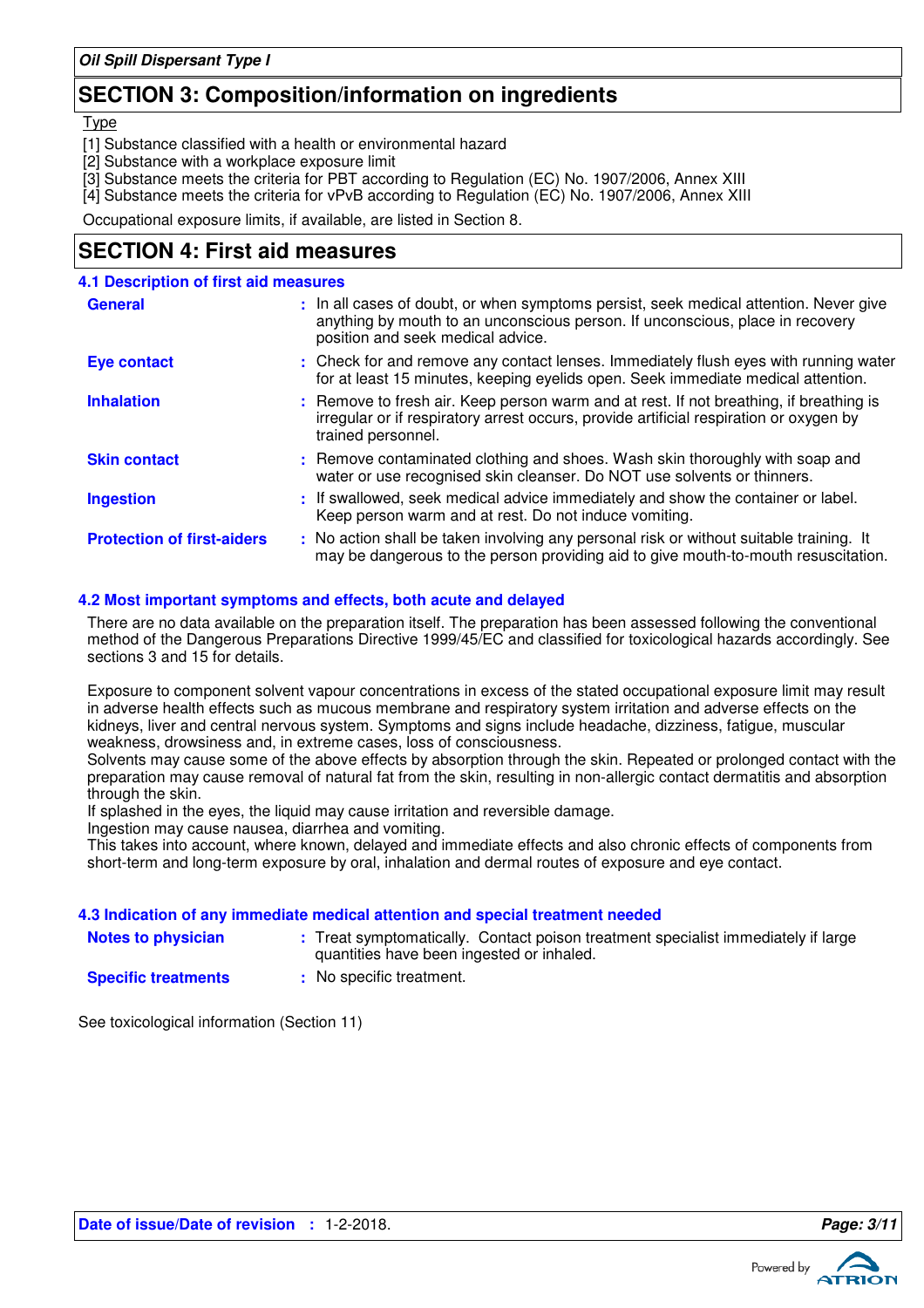## **SECTION 5: Firefighting measures**

| 5.1 Extinguishing media<br><b>Suitable extinguishing</b>  | $:$ Recommended: alcohol-resistant foam, $CO2$ , powders, water spray.                                                       |
|-----------------------------------------------------------|------------------------------------------------------------------------------------------------------------------------------|
| media                                                     |                                                                                                                              |
| <b>Unsuitable extinguishing</b><br>media                  | : Do not use water jet.                                                                                                      |
| 5.2 Special hazards arising from the substance or mixture |                                                                                                                              |
| <b>Hazards from the</b><br>substance or mixture           | : Fire will produce dense black smoke. Exposure to decomposition products may<br>cause a health hazard.                      |
| <b>Hazardous thermal</b><br>decomposition products        | : Decomposition products may include the following materials: carbon monoxide,<br>carbon dioxide, smoke, oxides of nitrogen. |
| 5.3 Advice for firefighters                               |                                                                                                                              |
| <b>Special protective actions</b><br>for fire-fighters    | : Cool closed containers exposed to fire with water. Do not release runoff from fire to<br>drains or watercourses.           |
| <b>Special protective</b><br>equipment for fire-fighters  | : Appropriate breathing apparatus may be required.                                                                           |

## **SECTION 6: Accidental release measures**

|                                                                        | 6.1 Personal precautions, protective equipment and emergency procedures                                                                                                                                                                                                            |
|------------------------------------------------------------------------|------------------------------------------------------------------------------------------------------------------------------------------------------------------------------------------------------------------------------------------------------------------------------------|
| For non-emergency<br>personnel                                         | : Exclude sources of ignition and ventilate the area. Avoid breathing vapour or mist.<br>Refer to protective measures listed in sections 7 and 8.                                                                                                                                  |
| For emergency responders                                               | : If specialised clothing is required to deal with the spillage, take note of any<br>information in Section 8 on suitable and unsuitable materials. See also the<br>information in "For non-emergency personnel".                                                                  |
| <b>6.2 Environmental</b><br>precautions                                | : Do not allow to enter drains or watercourses. If the product contaminates lakes,<br>rivers, or sewers, inform the appropriate authorities in accordance with local<br>regulations.                                                                                               |
| <b>6.3 Methods and materials</b><br>for containment and<br>cleaning up | : Contain and collect spillage with non-combustible, absorbent material e.g. sand,<br>earth, vermiculite or diatomaceous earth and place in container for disposal<br>according to local regulations (see section 13). Preferably clean with a detergent.<br>Avoid using solvents. |
| 6.4 Reference to other<br><b>sections</b>                              | : See Section 1 for emergency contact information.<br>See Section 8 for information on appropriate personal protective equipment.<br>See Section 13 for additional waste treatment information.                                                                                    |

## **SECTION 7: Handling and storage**

The information in this section contains generic advice and guidance. The list of Identified Uses in Section 1 should be consulted for any available use-specific information provided in the Exposure Scenario(s).

| <b>7.1 Precautions for safe</b><br>handling       | : Prevent the creation of flammable or explosive concentrations of vapours in air and<br>avoid vapour concentrations higher than the occupational exposure limits.<br>In addition, the product should only be used in areas from which all naked lights and<br>other sources of ignition have been excluded. Electrical equipment should be<br>protected to the appropriate standard.<br>To dissipate static electricity during transfer, earth drum and connect to receiving<br>container with bonding strap. Operators should wear antistatic footwear and clothing<br>and floors should be of the conducting type.<br>Keep away from heat, sparks and flame. No sparking tools should be used.<br>Avoid contact with skin and eyes. Avoid the inhalation of dust, particulates, spray or<br>mist arising from the application of this preparation. Avoid inhalation of dust from |            |
|---------------------------------------------------|-------------------------------------------------------------------------------------------------------------------------------------------------------------------------------------------------------------------------------------------------------------------------------------------------------------------------------------------------------------------------------------------------------------------------------------------------------------------------------------------------------------------------------------------------------------------------------------------------------------------------------------------------------------------------------------------------------------------------------------------------------------------------------------------------------------------------------------------------------------------------------------|------------|
| <b>Date of issue/Date of revision : 1-2-2018.</b> |                                                                                                                                                                                                                                                                                                                                                                                                                                                                                                                                                                                                                                                                                                                                                                                                                                                                                     | Page: 4/11 |

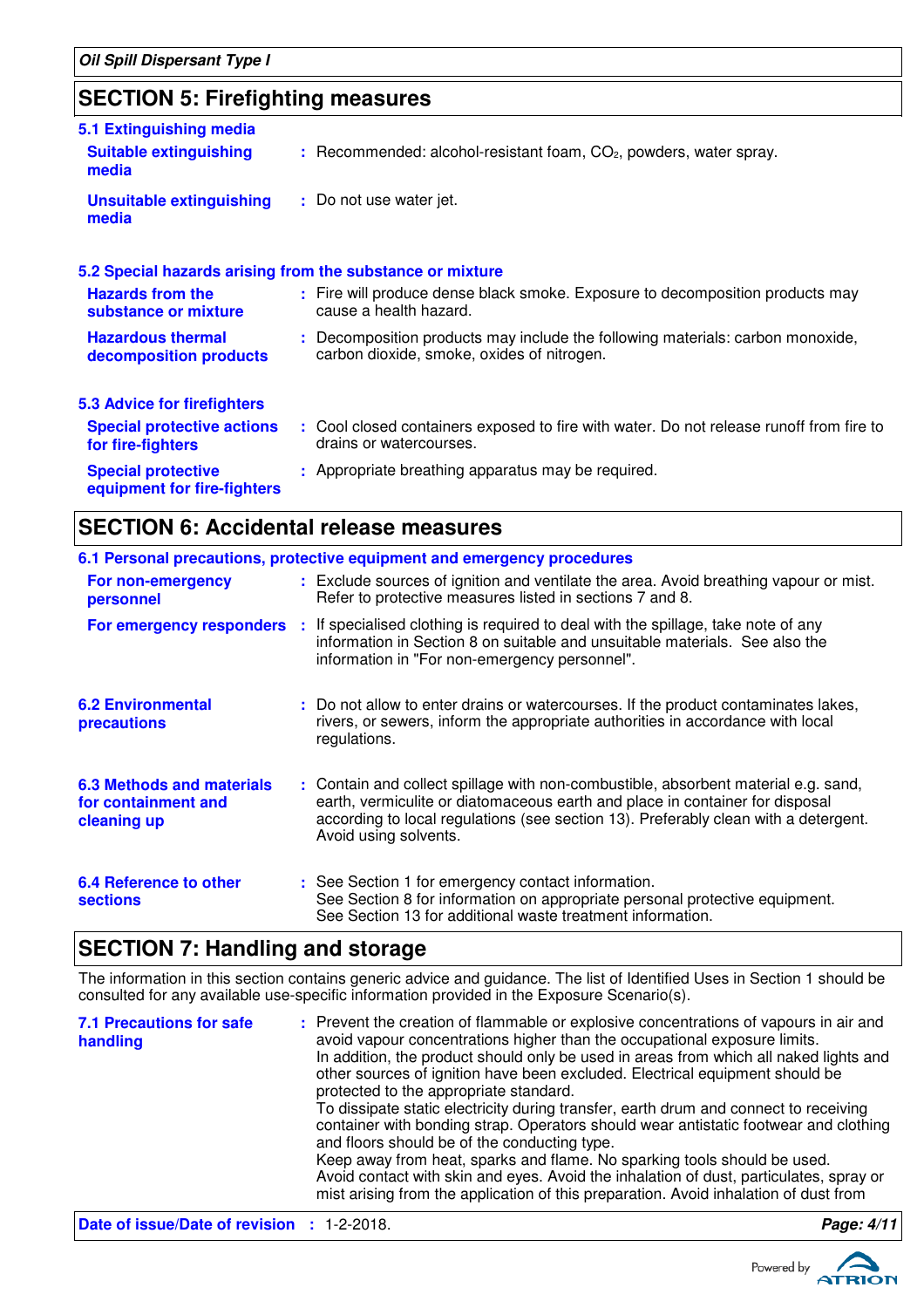## **SECTION 7: Handling and storage**

|                                                                                                            | sanding.<br>Eating, drinking and smoking should be prohibited in areas where this material is<br>handled, stored and processed.<br>Put on appropriate personal protective equipment (see Section 8).<br>Never use pressure to empty. Container is not a pressure vessel.<br>Always keep in containers made from the same material as the original one.<br>Comply with the health and safety at work laws.<br>Information on fire and explosion protection<br>Vapours are heavier than air and may spread along floors. Vapours may form<br>explosive mixtures with air. |
|------------------------------------------------------------------------------------------------------------|-------------------------------------------------------------------------------------------------------------------------------------------------------------------------------------------------------------------------------------------------------------------------------------------------------------------------------------------------------------------------------------------------------------------------------------------------------------------------------------------------------------------------------------------------------------------------|
| <b>7.2 Conditions for safe</b><br>storage, including any<br><i>incompatibilities</i>                       | : Store in accordance with local regulations.<br>Notes on joint storage<br>Keep away from: oxidising agents, strong alkalis, strong acids.<br>Additional information on storage conditions<br>Observe label precautions. Store in a dry, cool and well-ventilated area. Keep away<br>from heat and direct sunlight. Keep away from sources of ignition. No smoking.<br>Prevent unauthorised access. Containers that have been opened must be carefully<br>resealed and kept upright to prevent leakage.                                                                 |
| 7.3 Specific end use(s)<br><b>Recommendations</b><br><b>Industrial sector specific</b><br><b>solutions</b> | : Not available.<br>: Not available.                                                                                                                                                                                                                                                                                                                                                                                                                                                                                                                                    |

## **SECTION 8: Exposure controls/personal protection**

The information in this section contains generic advice and guidance. The list of Identified Uses in Section 1 should be consulted for any available use-specific information provided in the Exposure Scenario(s).

### **8.1 Control parameters**

| <b>Occupational exposure limits</b> |  |
|-------------------------------------|--|
| No exposure limit value known.      |  |

**Recommended monitoring :** Not applicable **procedures**

### **Derived effect levels**

No DELs available.

### **Predicted effect concentrations**

No PECs available.

| <b>8.2 Exposure controls</b>                         |                                                                                                                                                                                                                                                                                                                                                                                                   |
|------------------------------------------------------|---------------------------------------------------------------------------------------------------------------------------------------------------------------------------------------------------------------------------------------------------------------------------------------------------------------------------------------------------------------------------------------------------|
| <b>Appropriate engineering</b><br>controls           | : Provide adequate ventilation. Where reasonably practicable, this should be achieved<br>by the use of local exhaust ventilation and good general extraction. If these are not<br>sufficient to maintain concentrations of particulates and solvent vapours below the<br>OEL, suitable respiratory protection must be worn.                                                                       |
| <b>Individual protection measures</b>                |                                                                                                                                                                                                                                                                                                                                                                                                   |
| <b>Hygiene measures</b>                              | : Wash hands, forearms and face thoroughly after handling chemical products, before<br>eating, smoking and using the lavatory and at the end of the working period.<br>Appropriate techniques should be used to remove potentially contaminated clothing.<br>Wash contaminated clothing before reusing. Ensure that eyewash stations and<br>safety showers are close to the workstation location. |
| <b>Eye/face protection</b><br><b>Skin protection</b> | : Wear safety glasses with side protection in accordance with EN 166.                                                                                                                                                                                                                                                                                                                             |

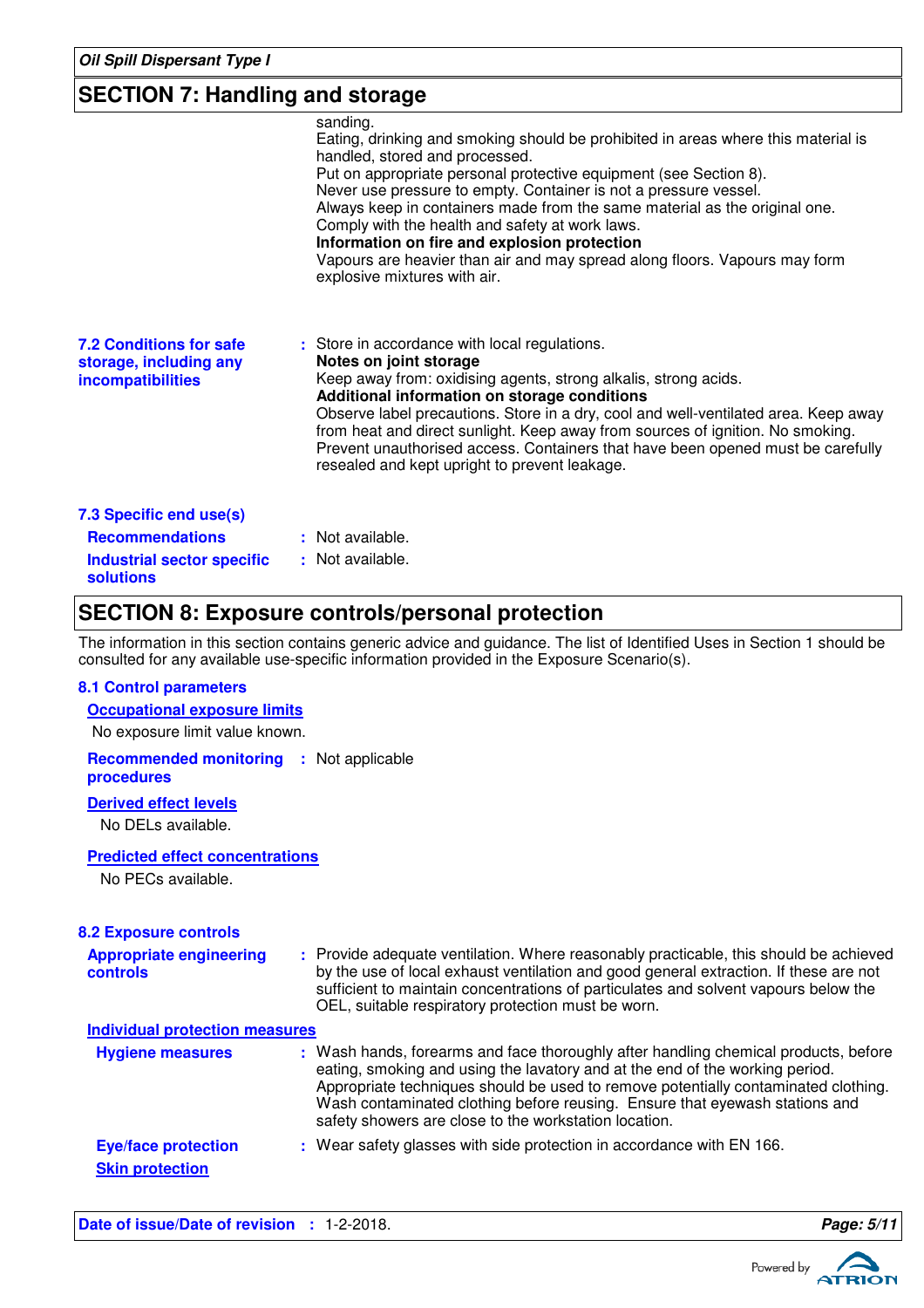## **SECTION 8: Exposure controls/personal protection**

| <b>Hand protection</b>                    | : Barrier creams may help to protect the exposed areas of the skin but should not be<br>applied once exposure has occurred.                                                                                                                                 |
|-------------------------------------------|-------------------------------------------------------------------------------------------------------------------------------------------------------------------------------------------------------------------------------------------------------------|
| <b>Gloves</b>                             | : Wear suitable gloves tested to EN374. The quality of the chemical-resistant<br>protective gloves must be chosen as a function of the specific workplace<br>concentrations and quantity of hazardous substances. Wear protective gloves: nitrile<br>rubber |
|                                           | The recommendation for the type or types of glove to use when handling this product<br>is based on information from the following source:                                                                                                                   |
|                                           | The user must check that the final choice of type of glove selected for handling this<br>product is the most appropriate and takes into account the particular conditions of<br>use, as included in the user's risk assessment.                             |
| <b>Body protection</b>                    | : Personnel should wear antistatic clothing made of natural fibres or of high-<br>temperature-resistant synthetic fibres.                                                                                                                                   |
| <b>Other skin protection</b>              | : Appropriate footwear and any additional skin protection measures should be<br>selected based on the task being performed and the risks involved and should be<br>approved by a specialist before handling this product.                                   |
| <b>Respiratory protection</b>             | : If workers are exposed to concentrations above the exposure limit, they must use<br>appropriate, certified respirators.                                                                                                                                   |
| <b>Environmental exposure</b><br>controls | : Do not allow to enter drains or watercourses.                                                                                                                                                                                                             |

## **SECTION 9: Physical and chemical properties**

### **9.1 Information on basic physical and chemical properties Appearance**

| Date of issue/Date of revision : 1-2-2018.             |                               | Page: 6/11 |
|--------------------------------------------------------|-------------------------------|------------|
| <b>Oxidising properties</b>                            | Not available.<br>н.          |            |
| <b>Explosive properties</b>                            | Not available.                |            |
| <b>Viscosity</b>                                       | Not available.                |            |
| <b>Decomposition temperature</b>                       | Not available.                |            |
| <b>Auto-ignition temperature</b>                       | Not available.                |            |
| <b>Partition coefficient: n-</b><br>octanol/water      | Not available.                |            |
| <b>Solubility(ies)</b>                                 | Not available.                |            |
| <b>Relative density</b>                                | $: 0.78$ to 0.8               |            |
| <b>Vapour density</b>                                  | Not available.                |            |
| <b>Vapour pressure</b>                                 | Not available.                |            |
| <b>Upper/lower flammability or</b><br>explosive limits | : Not available.              |            |
| <b>Burning rate</b>                                    | Not applicable.               |            |
| <b>Burning time</b>                                    | Not applicable.               |            |
| <b>Flammability (solid, gas)</b>                       | Not available.                |            |
| <b>Evaporation rate</b>                                | Not available.                |            |
| <b>Flash point</b>                                     | : Closed cup: $>62^{\circ}$ C |            |
| range                                                  |                               |            |
| Initial boiling point and boiling                      | : Not available.              |            |
| <b>Melting point/freezing point</b>                    | : Not available.              |            |
| pH                                                     | Not applicable.               |            |
| <b>Odour threshold</b>                                 | Not available.                |            |
| <b>Odour</b>                                           | Characteristic.               |            |
| <b>Physical state</b><br><b>Colour</b>                 | : Liquid.<br>Clear.           |            |
| .                                                      |                               |            |

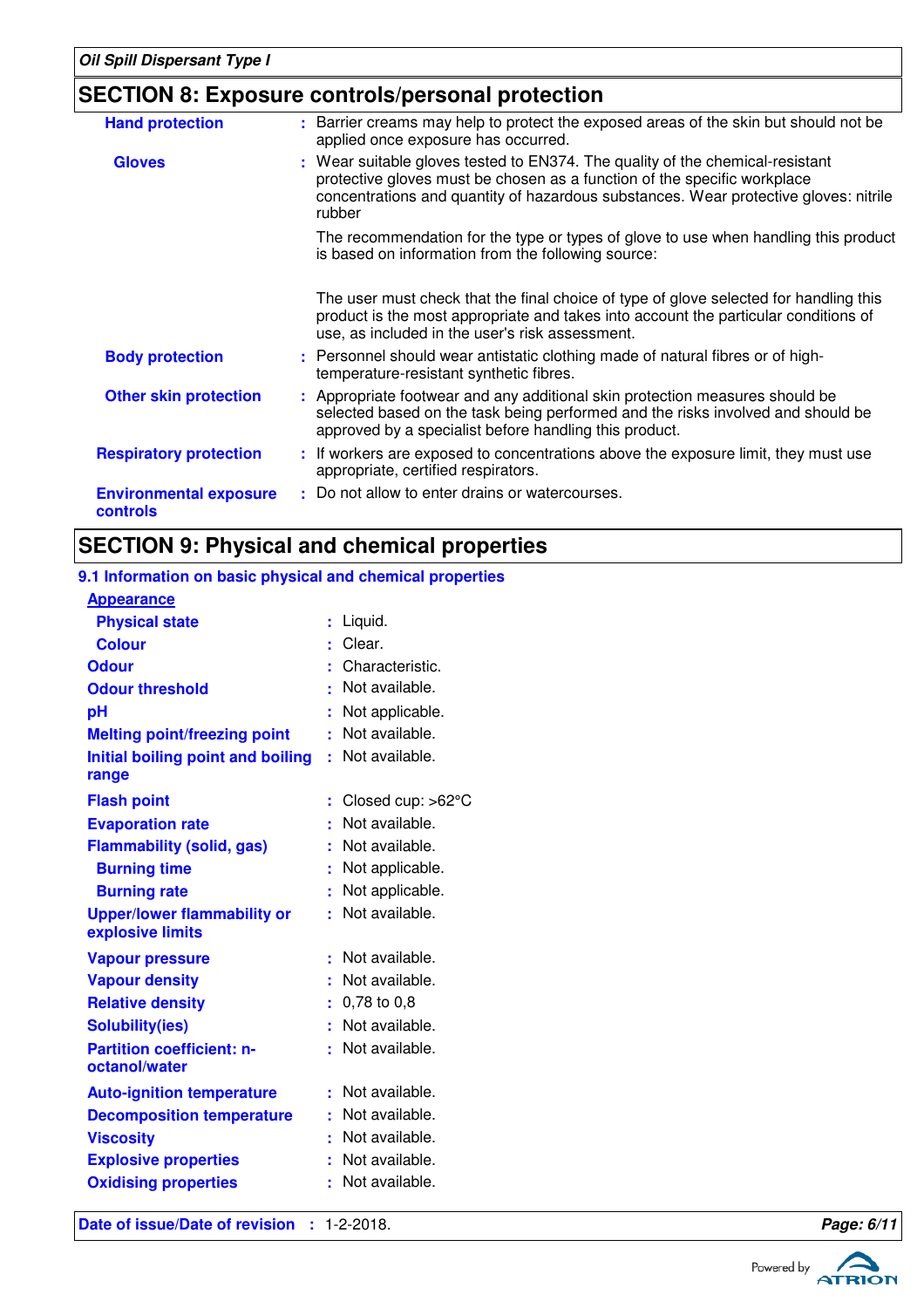## **SECTION 9: Physical and chemical properties**

### **9.2 Other information**

No additional information.

| <b>SECTION 10: Stability and reactivity</b>     |  |                                                                                                                                     |
|-------------------------------------------------|--|-------------------------------------------------------------------------------------------------------------------------------------|
| <b>10.1 Reactivity</b>                          |  | : No specific test data related to reactivity available for this product or its ingredients.                                        |
| <b>10.2 Chemical stability</b>                  |  | : Stable under recommended storage and handling conditions (see section 7).                                                         |
| 10.3 Possibility of<br>hazardous reactions      |  | : Under normal conditions of storage and use, hazardous reactions will not occur.                                                   |
| <b>10.4 Conditions to avoid</b>                 |  | : When exposed to high temperatures may produce hazardous decomposition<br>products.                                                |
| 10.5 Incompatible materials                     |  | : Keep away from the following materials to prevent strong exothermic reactions:<br>oxidising agents, strong alkalis, strong acids. |
| <b>10.6 Hazardous</b><br>decomposition products |  | : Under normal conditions of storage and use, hazardous decomposition products<br>should not be produced.                           |

## **SECTION 11: Toxicological information**

### **11.1 Information on toxicological effects**

There are no data available on the preparation itself. The preparation has been assessed following the conventional method of the Dangerous Preparations Directive 1999/45/EC and classified for toxicological hazards accordingly. See sections 3 and 15 for details.

Exposure to component solvent vapour concentrations in excess of the stated occupational exposure limit may result in adverse health effects such as mucous membrane and respiratory system irritation and adverse effects on the kidneys, liver and central nervous system. Symptoms and signs include headache, dizziness, fatigue, muscular weakness, drowsiness and, in extreme cases, loss of consciousness.

Solvents may cause some of the above effects by absorption through the skin. Repeated or prolonged contact with the preparation may cause removal of natural fat from the skin, resulting in non-allergic contact dermatitis and absorption through the skin.

If splashed in the eyes, the liquid may cause irritation and reversible damage.

Ingestion may cause nausea, diarrhea and vomiting.

This takes into account, where known, delayed and immediate effects and also chronic effects of components from short-term and long-term exposure by oral, inhalation and dermal routes of exposure and eye contact.

### **Acute toxicity**

| <b>Product/ingredient name</b>                                         | <b>Result</b>                 | <b>Species</b> | <b>Dose</b>              | <b>Exposure</b> |
|------------------------------------------------------------------------|-------------------------------|----------------|--------------------------|-----------------|
| Hydrocarbons C10-13 N-<br>Alkanes, Isoalkanes, Cyclic<br><2% Aromatics | <b>LC50 Inhalation Vapour</b> | Rat            | 5000 mg/l                | 4 hours         |
|                                                                        | LD50 Dermal<br>LD50 Oral      | Rat<br>Rat     | 2000 mg/kg<br>5000 ng/kg | ٠               |
|                                                                        |                               |                |                          | ۰               |
| <b>Conclusion/Summary</b>                                              | : Not available.              |                |                          |                 |
| <b>Acute toxicity estimates</b>                                        |                               |                |                          |                 |
| Not available.                                                         |                               |                |                          |                 |
| <b>Irritation/Corrosion</b>                                            |                               |                |                          |                 |
| <b>Conclusion/Summary</b>                                              | : Not available.              |                |                          |                 |
| <b>Sensitisation</b>                                                   |                               |                |                          |                 |
| <b>Conclusion/Summary</b>                                              | : Not available.              |                |                          |                 |
| Date of issue/Date of revision : 1-2-2018.                             |                               |                |                          | Page: 7/11      |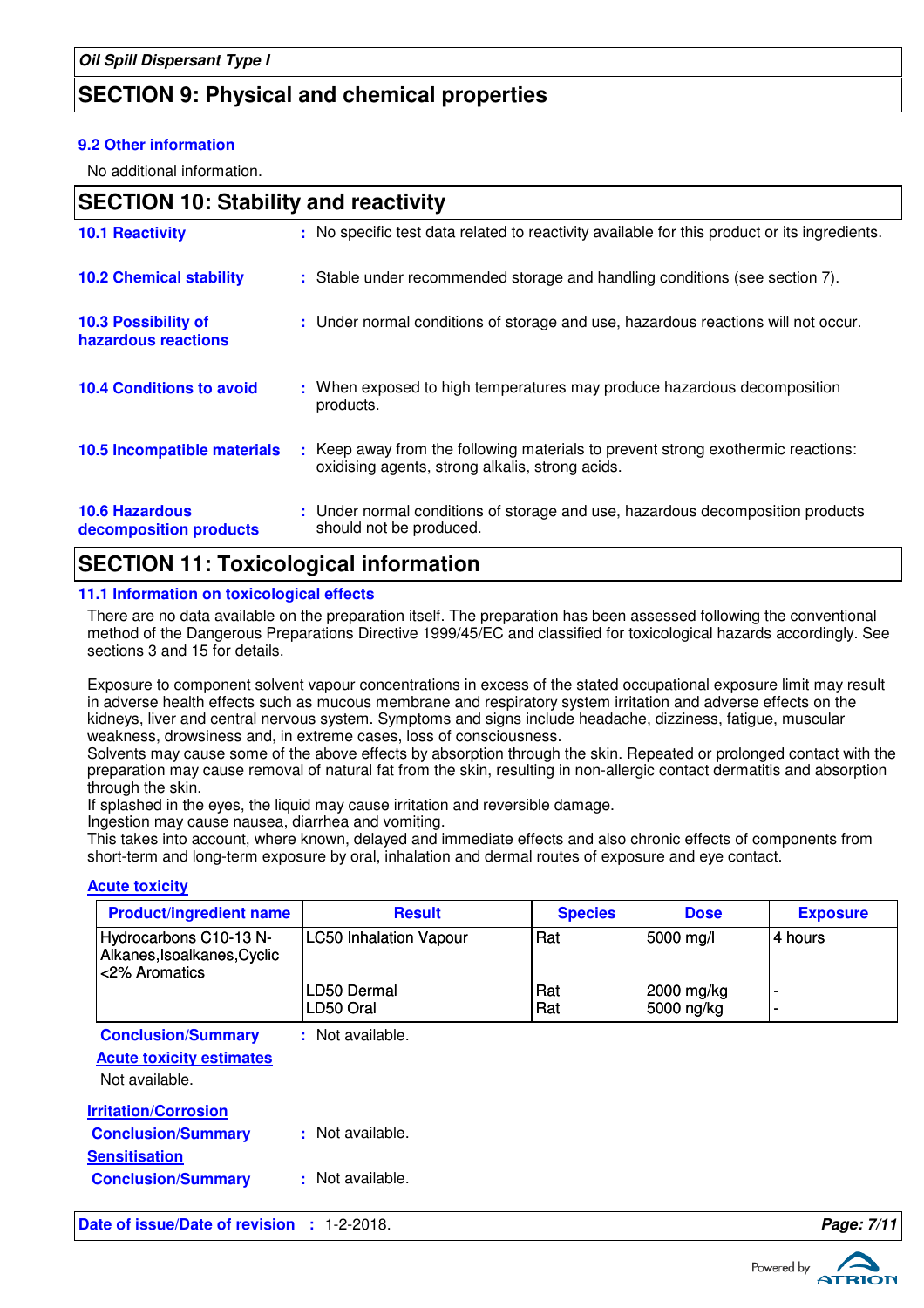## **SECTION 11: Toxicological information**

| <b>Mutagenicity</b>                                       |                      |
|-----------------------------------------------------------|----------------------|
| <b>Conclusion/Summary</b>                                 | $\pm$ Not available. |
| <b>Carcinogenicity</b>                                    |                      |
| <b>Conclusion/Summary</b>                                 | : Not available.     |
| <b>Reproductive toxicity</b>                              |                      |
| <b>Conclusion/Summary</b>                                 | : Not available.     |
| <b>Teratogenicity</b>                                     |                      |
| <b>Conclusion/Summary</b>                                 | : Not available.     |
| Specific target organ toxicity (single exposure)          |                      |
| Not available.                                            |                      |
| <b>Specific target organ toxicity (repeated exposure)</b> |                      |

Not available.

### **Aspiration hazard**

| <b>Product/ingredient name</b>                                     | <b>Result</b>                         |
|--------------------------------------------------------------------|---------------------------------------|
| Hydrocarbons C10-13 N-Alkanes, Isoalkanes, Cyclic <2%<br>Aromatics | <b>ASPIRATION HAZARD - Category 1</b> |

**Other information :**

: Not available.

## **SECTION 12: Ecological information**

### **12.1 Toxicity**

There are no data available on the preparation itself. Do not allow to enter drains or watercourses.

The preparation has been assessed following the conventional method of the Dangerous Preparations Directive 1999/45/EC and is not classified as dangerous for the environment.

| <b>Product/ingredient name</b>                                         | <b>Result</b>                                  | <b>Species</b>  | <b>Exposure</b>       |
|------------------------------------------------------------------------|------------------------------------------------|-----------------|-----------------------|
| Hydrocarbons C10-13 N-<br>Alkanes, Isoalkanes, Cyclic<br><2% Aromatics | Acute $EC50 > 1000$ mg/l                       | Aquatic plants  | 72 hours              |
|                                                                        | Acute EC50 >1000 mg/l<br>Acute LC50 >1000 mg/l | Daphnia<br>Fish | I48 hours<br>96 hours |

**Conclusion/Summary :** Not available.

### **12.2 Persistence and degradability**

**Conclusion/Summary :** Not available.

### **12.3 Bioaccumulative potential**

| <b>Product/ingredient name</b> LogP <sub>ow</sub> | <b>BCF</b> | <b>Potential</b> |
|---------------------------------------------------|------------|------------------|
| Naphtha (petroleum),<br>hydrotreated heavy        | 10 to 2500 | high             |

### **12.4 Mobility in soil**

| <b>Soil/water partition</b><br><b>coefficient (Koc)</b> | : Not available. |
|---------------------------------------------------------|------------------|
| <b>Mobility</b>                                         | : Not available. |

### **12.5 Results of PBT and vPvB assessment**

**Date of issue/Date of revision : 1-2-2018. Page: 8/1 Page: 8/1 Page: 8/1** 

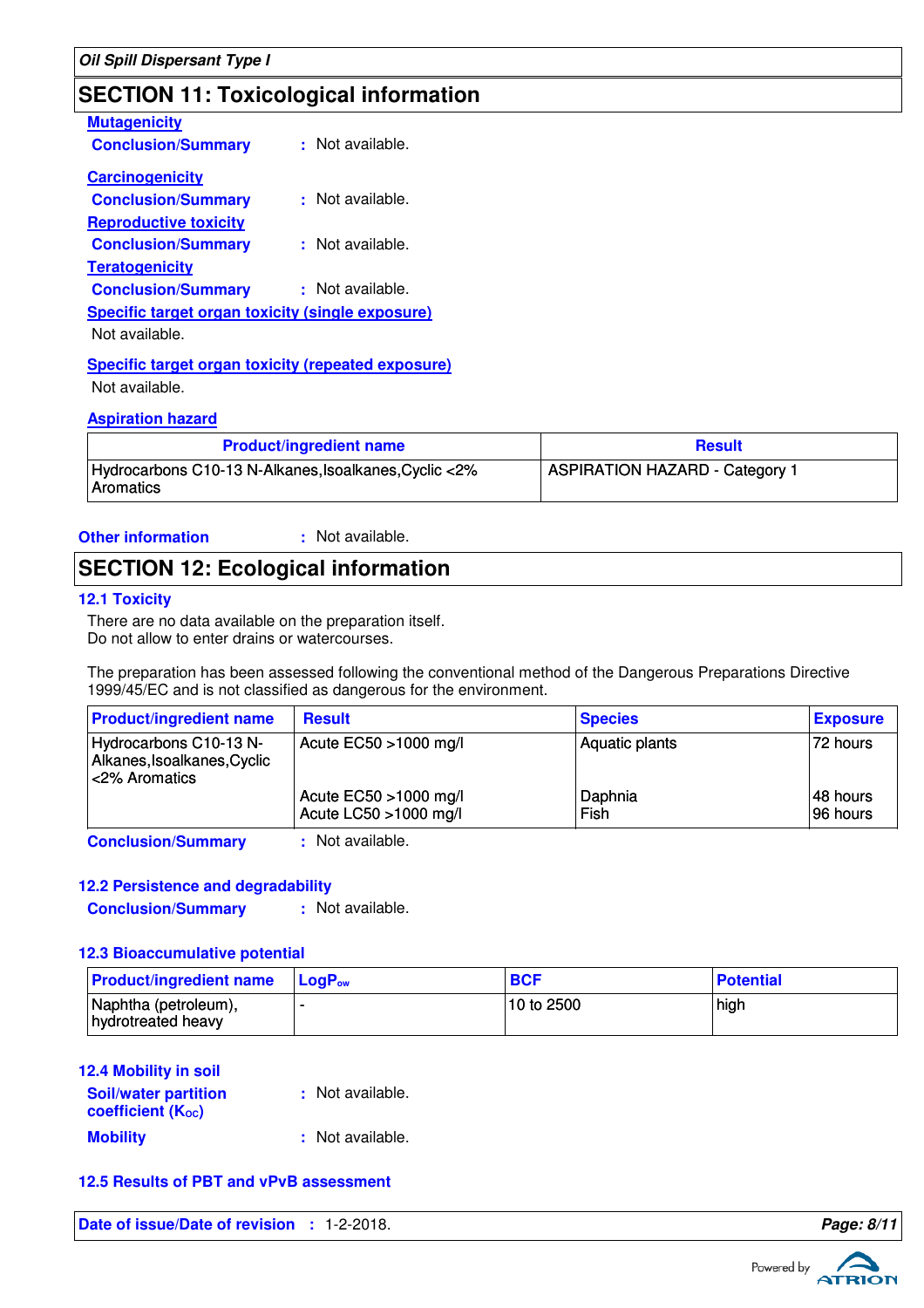## **SECTION 12: Ecological information**

| <b>PBT</b>  | : Not applicable. |
|-------------|-------------------|
| <b>vPvB</b> | : Not applicable. |

**12.6 Other adverse effects** : No known significant effects or critical hazards.

## **SECTION 13: Disposal considerations**

The information in this section contains generic advice and guidance. The list of Identified Uses in Section 1 should be consulted for any available use-specific information provided in the Exposure Scenario(s).

Do not allow to enter drains or watercourses.

Dispose of according to all federal, state and local applicable regulations.

### **13.1 Waste treatment methods**

| <b>Product</b>             |                                                                                                                                                                                                                                                                                                                                                                                                                                                                                                                                                               |
|----------------------------|---------------------------------------------------------------------------------------------------------------------------------------------------------------------------------------------------------------------------------------------------------------------------------------------------------------------------------------------------------------------------------------------------------------------------------------------------------------------------------------------------------------------------------------------------------------|
| <b>Methods of disposal</b> | : The generation of waste should be avoided or minimised wherever possible.<br>Significant quantities of waste product residues should not be disposed of via the<br>foul sewer but processed in a suitable effluent treatment plant. Dispose of surplus<br>and non-recyclable products via a licensed waste disposal contractor. Disposal of<br>this product, solutions and any by-products should at all times comply with the<br>requirements of environmental protection and waste disposal legislation and any<br>regional local authority requirements. |
| <b>Hazardous waste</b>     | : The classification of the product may meet the criteria for a hazardous waste.                                                                                                                                                                                                                                                                                                                                                                                                                                                                              |
| <b>Packaging</b>           |                                                                                                                                                                                                                                                                                                                                                                                                                                                                                                                                                               |
| <b>Methods of disposal</b> | : The generation of waste should be avoided or minimised wherever possible. Waste<br>packaging should be recycled. Incineration or landfill should only be considered<br>when recycling is not feasible.                                                                                                                                                                                                                                                                                                                                                      |
| <b>Special precautions</b> | : This material and its container must be disposed of in a safe way. Care should be<br>taken when handling emptied containers that have not been cleaned or rinsed out.<br>Empty containers or liners may retain some product residues. Avoid dispersal of<br>spilt material and runoff and contact with soil, waterways, drains and sewers.                                                                                                                                                                                                                  |

| 02011011 17. Hansport Information                     |                                                                                                                                                                                         |                                                                                                                                                                                         |                                                                                                                                                                                         |                                                                                                                                                                                         |
|-------------------------------------------------------|-----------------------------------------------------------------------------------------------------------------------------------------------------------------------------------------|-----------------------------------------------------------------------------------------------------------------------------------------------------------------------------------------|-----------------------------------------------------------------------------------------------------------------------------------------------------------------------------------------|-----------------------------------------------------------------------------------------------------------------------------------------------------------------------------------------|
|                                                       | <b>ADR/RID</b>                                                                                                                                                                          | <b>ADN/ADNR</b>                                                                                                                                                                         | <b>IMDG</b>                                                                                                                                                                             | <b>IATA</b>                                                                                                                                                                             |
| 14.1 UN number                                        | Not regulated.                                                                                                                                                                          | Not regulated.                                                                                                                                                                          | Not regulated.                                                                                                                                                                          | Not regulated.                                                                                                                                                                          |
| 14.2 UN proper<br>shipping name                       |                                                                                                                                                                                         |                                                                                                                                                                                         |                                                                                                                                                                                         |                                                                                                                                                                                         |
| <b>14.3 Transport</b><br>hazard class(es)             |                                                                                                                                                                                         |                                                                                                                                                                                         |                                                                                                                                                                                         |                                                                                                                                                                                         |
| <b>14.4 Packing</b><br>group                          |                                                                                                                                                                                         |                                                                                                                                                                                         |                                                                                                                                                                                         |                                                                                                                                                                                         |
| 14.5<br><b>Environmental</b><br>hazards               | No.                                                                                                                                                                                     | No.                                                                                                                                                                                     | No.                                                                                                                                                                                     | No.                                                                                                                                                                                     |
| <b>14.6 Special</b><br>precautions for<br><b>user</b> | <b>Transport within</b><br>user's premises:<br>always transport in<br>closed containers that<br>are upright and<br>secure. Ensure that<br>persons transporting<br>the product know what | <b>Transport within</b><br>user's premises:<br>always transport in<br>closed containers that<br>are upright and<br>secure. Ensure that<br>persons transporting<br>the product know what | <b>Transport within</b><br>user's premises:<br>always transport in<br>closed containers that<br>are upright and<br>secure. Ensure that<br>persons transporting<br>the product know what | <b>Transport within</b><br>user's premises:<br>always transport in<br>closed containers that<br>are upright and<br>secure. Ensure that<br>persons transporting<br>the product know what |
|                                                       | Date of issue/Date of revision : 1-2-2018.                                                                                                                                              |                                                                                                                                                                                         |                                                                                                                                                                                         | Page: 9/11                                                                                                                                                                              |

**SECTION 14: Transport information**

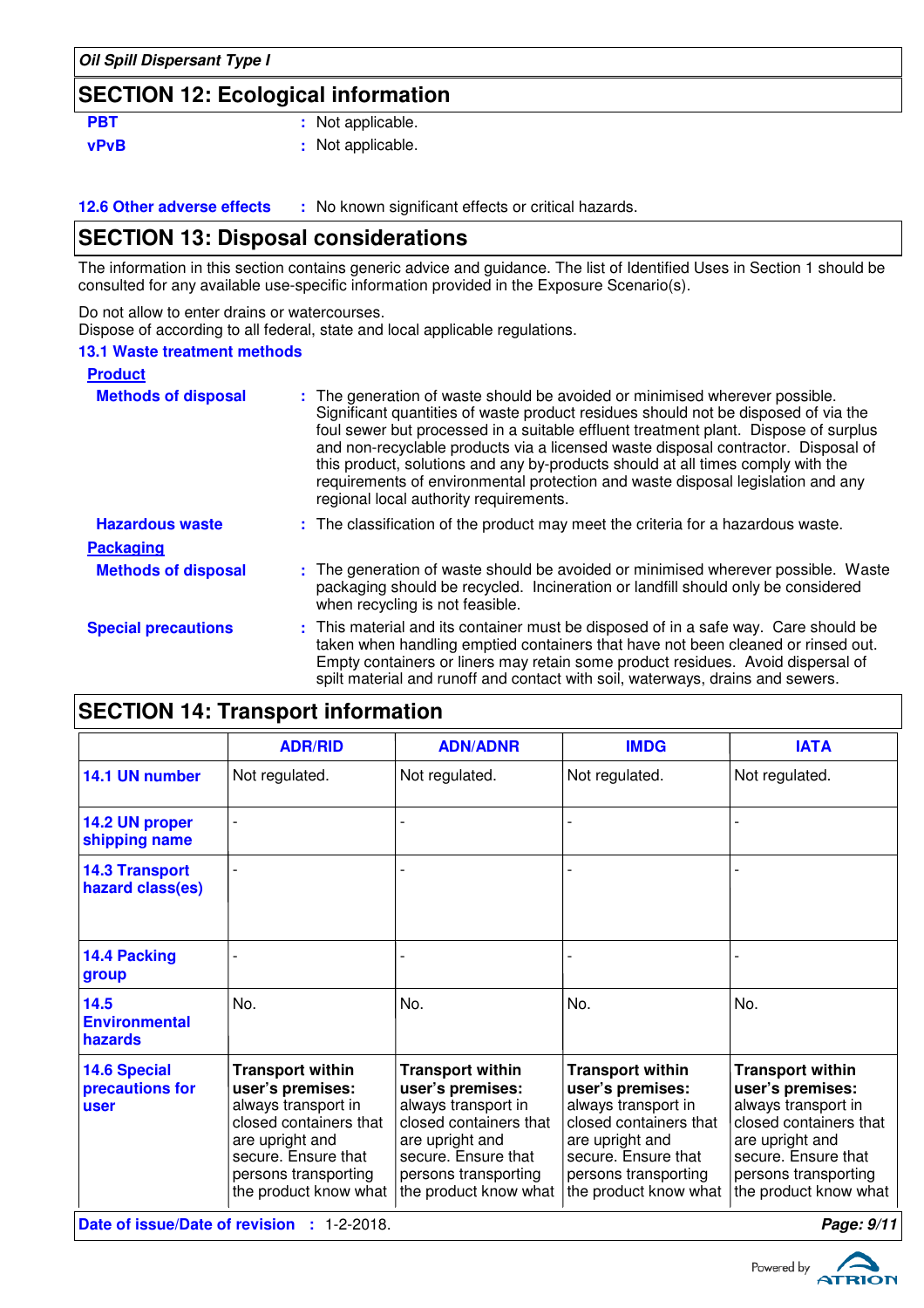| <b>Oil Spill Dispersant Type I</b>                                                                                                                                                                     |                                                                       |                                                                                                                                                                                                                                                                                                     |                       |                                                                                                                              |                       |  |
|--------------------------------------------------------------------------------------------------------------------------------------------------------------------------------------------------------|-----------------------------------------------------------------------|-----------------------------------------------------------------------------------------------------------------------------------------------------------------------------------------------------------------------------------------------------------------------------------------------------|-----------------------|------------------------------------------------------------------------------------------------------------------------------|-----------------------|--|
| <b>SECTION 14: Transport information</b>                                                                                                                                                               |                                                                       |                                                                                                                                                                                                                                                                                                     |                       |                                                                                                                              |                       |  |
|                                                                                                                                                                                                        | accident or spillage.                                                 |                                                                                                                                                                                                                                                                                                     | accident or spillage. | to do in the event of an to do in the event of an to do in the event of an to do in the event of an<br>accident or spillage. | accident or spillage. |  |
| <b>Additional</b><br>information                                                                                                                                                                       |                                                                       |                                                                                                                                                                                                                                                                                                     |                       |                                                                                                                              |                       |  |
| : Not available.<br><b>14.7 Transport in bulk</b><br>according to Annex II of<br><b>MARPOL 73/78 and the IBC</b><br>Code                                                                               |                                                                       |                                                                                                                                                                                                                                                                                                     |                       |                                                                                                                              |                       |  |
| <b>SECTION 15: Regulatory information</b>                                                                                                                                                              |                                                                       |                                                                                                                                                                                                                                                                                                     |                       |                                                                                                                              |                       |  |
| EU Regulation (EC) No. 1907/2006 (REACH)<br><b>Annex XIV - List of substances subject to authorisation</b><br><b>Substances of very high concern</b>                                                   |                                                                       |                                                                                                                                                                                                                                                                                                     |                       | 15.1 Safety, health and environmental regulations/legislation specific for the substance or mixture                          |                       |  |
| None of the components are listed.                                                                                                                                                                     |                                                                       |                                                                                                                                                                                                                                                                                                     |                       |                                                                                                                              |                       |  |
| <b>Annex XVII - Restrictions</b><br>: Restricted to professional users.<br>on the manufacture,<br>placing on the market and<br>use of certain dangerous<br>substances, mixtures and<br><b>articles</b> |                                                                       |                                                                                                                                                                                                                                                                                                     |                       |                                                                                                                              |                       |  |
| <b>Other EU regulations</b>                                                                                                                                                                            |                                                                       |                                                                                                                                                                                                                                                                                                     |                       |                                                                                                                              |                       |  |
| <b>VOC for Ready-for-Use</b><br><b>Mixture</b>                                                                                                                                                         |                                                                       | : Not applicable.                                                                                                                                                                                                                                                                                   |                       |                                                                                                                              |                       |  |
| <b>Europe inventory</b>                                                                                                                                                                                |                                                                       | : All components are listed or exempted.                                                                                                                                                                                                                                                            |                       |                                                                                                                              |                       |  |
| <b>Black List Chemicals</b>                                                                                                                                                                            |                                                                       | : Not listed                                                                                                                                                                                                                                                                                        |                       |                                                                                                                              |                       |  |
| <b>Priority List Chemicals</b>                                                                                                                                                                         |                                                                       | : Not listed                                                                                                                                                                                                                                                                                        |                       |                                                                                                                              |                       |  |
| list (IPPC) - Air                                                                                                                                                                                      | : Not listed<br><b>Integrated pollution</b><br>prevention and control |                                                                                                                                                                                                                                                                                                     |                       |                                                                                                                              |                       |  |
| <b>Integrated pollution</b><br>prevention and control<br>list (IPPC) - Water                                                                                                                           |                                                                       | : Not listed                                                                                                                                                                                                                                                                                        |                       |                                                                                                                              |                       |  |
| <b>Industrial use</b>                                                                                                                                                                                  |                                                                       | : The information contained in this safety data sheet does not constitute the user's<br>own assessment of workplace risks, as required by other health and safety<br>legislation. The provisions of the national health and safety at work regulations apply<br>to the use of this product at work. |                       |                                                                                                                              |                       |  |
| <b>International regulations</b>                                                                                                                                                                       |                                                                       |                                                                                                                                                                                                                                                                                                     |                       |                                                                                                                              |                       |  |
| <b>Chemical Weapons</b><br><b>Convention List Schedule I</b><br><b>Chemicals</b>                                                                                                                       |                                                                       | : Not listed                                                                                                                                                                                                                                                                                        |                       |                                                                                                                              |                       |  |
| <b>Chemical Weapons</b><br><b>Convention List Schedule II</b><br><b>Chemicals</b>                                                                                                                      |                                                                       | : Not listed                                                                                                                                                                                                                                                                                        |                       |                                                                                                                              |                       |  |
| <b>Chemical Weapons</b><br><b>Convention List Schedule III</b><br><b>Chemicals</b>                                                                                                                     |                                                                       | : Not listed                                                                                                                                                                                                                                                                                        |                       |                                                                                                                              |                       |  |
| <b>15.2 Chemical Safety</b><br><b>Assessment</b>                                                                                                                                                       |                                                                       | required.                                                                                                                                                                                                                                                                                           |                       | : This product contains substances for which Chemical Safety Assessments are still                                           |                       |  |